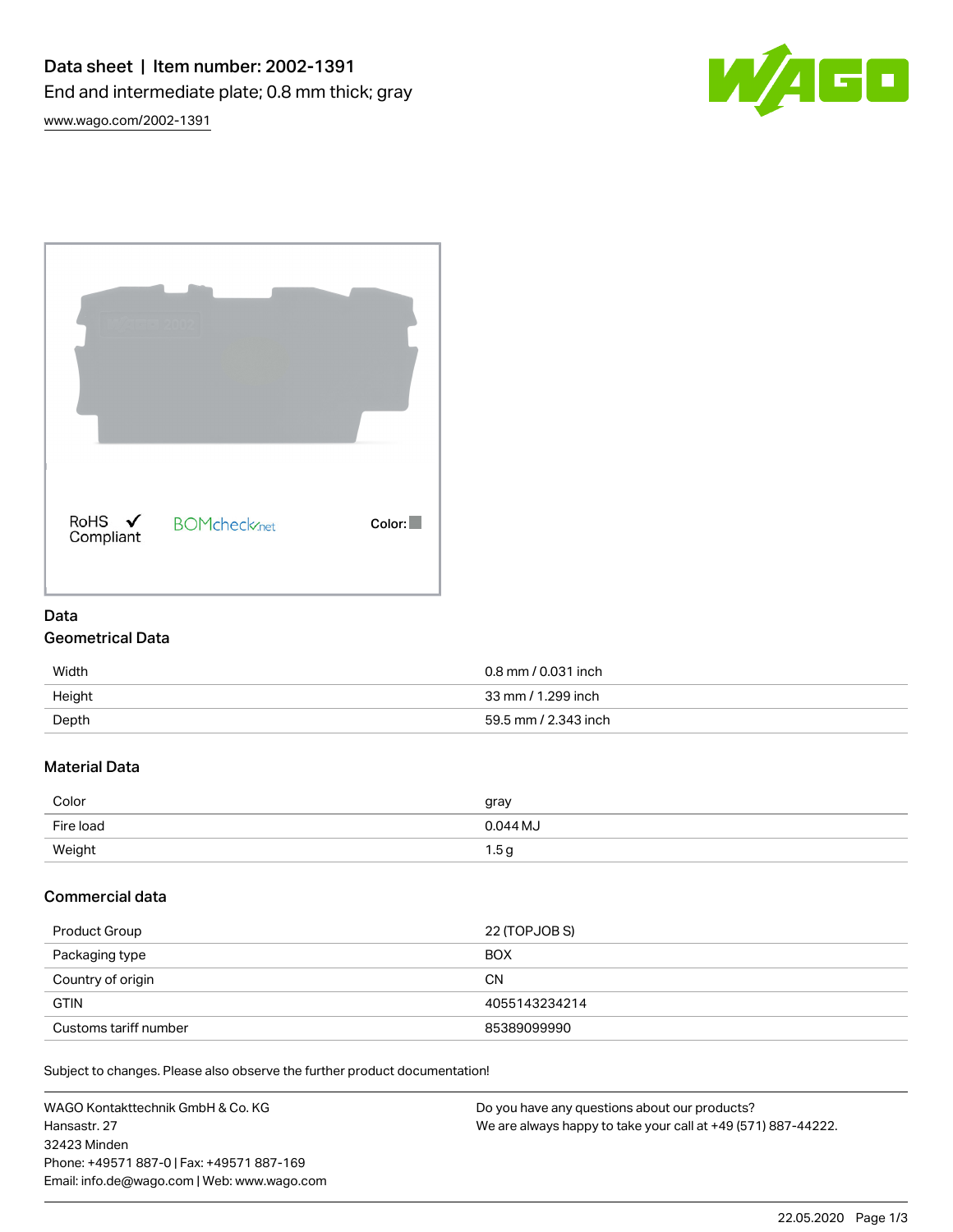

Certificate

## Approvals / Certificates

#### Ex-Approvals

| Logo                          | Approval                              | <b>Additional Approval Text</b> |               | name             |
|-------------------------------|---------------------------------------|---------------------------------|---------------|------------------|
|                               | <b>IECEX</b>                          | IEC 60079                       |               | <b>IECEX PTB</b> |
|                               | Physikalisch Technische Bundesanstalt |                                 |               | 03.0004U         |
| <b>IECEx</b>                  |                                       |                                 |               | (Ex eb IIC       |
|                               |                                       |                                 |               | Gb or Ex         |
|                               |                                       |                                 |               | eb I Mb)         |
|                               |                                       |                                 |               |                  |
| Counterpart                   |                                       |                                 |               |                  |
| <b>Downloads</b>              |                                       |                                 |               |                  |
| Documentation                 |                                       |                                 |               |                  |
| <b>Bid Text</b>               |                                       |                                 |               |                  |
| 2002-1391                     |                                       | Apr 27, 2017                    | doc           | Download         |
| doc - Datei                   |                                       |                                 | 24.1 kB       |                  |
| 2002-1391                     |                                       | Feb 19, 2019                    | xml           | Download         |
| GAEB X81 - Datei              |                                       |                                 | 2.6 kB        |                  |
| <b>Additional Information</b> |                                       |                                 |               |                  |
| Technical explanations        |                                       | Apr 3, 2019                     | pdf<br>2.1 MB | Download         |
|                               |                                       |                                 |               |                  |
| CAD/CAE-Data                  |                                       |                                 |               |                  |
| CAD data                      |                                       |                                 |               |                  |
| 2D/3D Models 2002-1391        |                                       |                                 | <b>URL</b>    | Download         |
| <b>CAE</b> data               |                                       |                                 |               |                  |
|                               | EPLAN Data Portal 2002-1391           |                                 | <b>URL</b>    | Download         |
|                               | WSCAD Universe 2002-1391              |                                 | <b>URL</b>    | Download         |

#### Handling Instructions

Subject to changes. Please also observe the further product documentation!

WAGO Kontakttechnik GmbH & Co. KG Hansastr. 27 32423 Minden Phone: +49571 887-0 | Fax: +49571 887-169 Email: info.de@wago.com | Web: www.wago.com

Do you have any questions about our products? We are always happy to take your call at +49 (571) 887-44222.